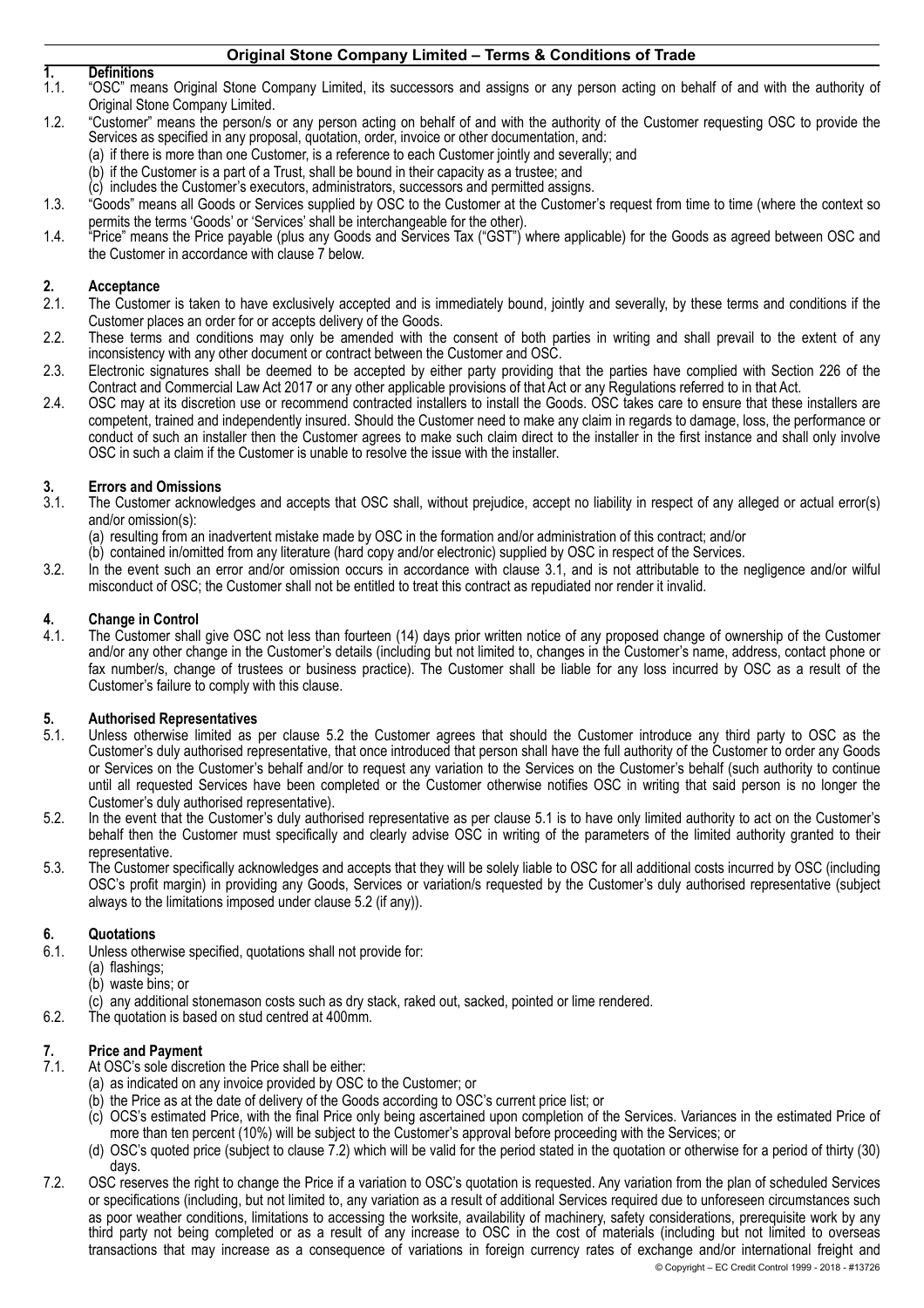insurance charges) and labour) will be charged for on the basis of OSC's quotation and will be shown as variations on the invoice. The Customer shall be required to respond to any variation submitted by OSC within ten (10) working days. Failure to do so will entitle OSC to add the cost of the variation to the Price. Payment for all variations must be made in full at the time of their completion.

- 7.3. At the agreement of both parties, payment of the Price may be subject to retention by the Customer of an amount (hereafter called the "Retention Money"), being a set amount or equal to a percentage of the Price. The Customer shall hold the Retention Money for the agreed period following completion of the Works during which time all Works are to be completed and/or all defects are to be remedied. Any Retention Money applicable to this contract is to be dealt with in accordance with section 18 of the Construction Contracts Act 2002.
- 7.4. At OSC's sole discretion a non-refundable deposit may be required, in particular for custom made or ordered Goods in which case the deposit may be up to fifty percent (50%) of the Price.
- 7.5. Time for payment for the Goods being of the essence, the Price will be payable by the Customer on the date/s determined by OSC, which may be:
	- (a) on delivery of the Goods;
	- (b) before delivery of the Goods;
	- (c) by way of instalments/progress payments in accordance with OSC's payment schedule;
	- (d) for certain approved Customers, due twenty (20) days following the end of the month in which a statement is posted to the Customer's address or address for notices;
	- (e) the date specified on any invoice or other form as being the date for payment; or<br>(f) failing any notice to the contrary, the date which is seven (7) days following the d
	- failing any notice to the contrary, the date which is seven (7) days following the date of any invoice given to the Customer by OSC.
- 7.6. At OSC's sole discretion, a purchase order number may be required.
- 7.7. Payment may be made by cash, cheque, bank cheque, electronic/on-line banking, credit card (a surcharge per transaction may apply), or by any other method as agreed to between the Customer and OSC.
- 7.8. The Customer shall not be entitled to set off against, or deduct from the Price, any sums owed or claimed to be owed to the Customer by OSC nor to withhold payment of any invoice because part of that invoice is in dispute.
- 7.9. Unless otherwise stated the Price does not include GST. In addition to the Price, the Customer must pay to OSC an amount equal to any GST OSC must pay for any supply by OSC under this or any other contract for the sale of the Goods. The Customer must pay GST, without deduction or set off of any other amounts, at the same time and on the same basis as the Customer pays the Price. In addition, the Customer must pay any other taxes and duties that may be applicable in addition to the Price except where they are expressly included in the Price.

# **8. Delivery of Goods**

- 8.1. Delivery ("**Delivery**") of the Goods is taken to occur at the time that:
	- (a) the Customer or the Customer's nominated carrier takes possession of the Goods at OSC's address; or
		- (b) OSC (or OSC's nominated carrier) delivers the Goods to the Customer's nominated address even if the Customer is not present at the address.
- 8.2. At OSC's sole discretion the cost of delivery is either included in the Price or is in addition to the Price. It shall be the Customer's responsibility to arrange for insurance during transit.
- 8.3. The Customer shall take delivery of the Goods tendered notwithstanding that the quantity so delivered shall be either greater or lesser than the quantity purchased provided that:
	- (a) such discrepancy in quantity shall not exceed five percent (5%); and
	- (b) the Price shall be adjusted pro rata to the discrepancy.
- 8.4. Any time specified by OSC for delivery of the Goods is an estimate only and OSC will not be liable for any loss or damage incurred by the Customer as a result of delivery being late. However both parties agree that they shall make every endeavour to enable the Goods to be delivered at the time and place as was arranged between both parties. In the event that OSC is unable to supply the Goods as agreed solely due to any action or inaction of the Customer, then OSC shall be entitled to charge a reasonable fee for redelivery and/or storage.

### **9. Risk**

- 9.1. Risk of damage to or loss of the Goods passes to the Customer on Delivery and the Customer must insure the Goods on or before Delivery.<br>9.2. If any of the Goods are damaged or destroved following delivery but prior to
- If any of the Goods are damaged or destroyed following delivery but prior to ownership passing to the Customer, OSC is entitled to receive all insurance proceeds payable for the Goods. The production of these terms and conditions by OSC is sufficient evidence of OSC's rights to receive the insurance proceeds without the need for any person dealing with OSC to make further enquiries. OSC will apply the insurance proceeds as follows:
	- (a) first, in payment of the Price of the Goods that are damaged or destroyed, if unpaid;
	- (b) second, in payment of the outstanding Price of any other Goods supplied to the Customer by OSC whether under the terms and conditions or otherwise;
	- (c) third; in payment of any other sums payable to OSC by the Customer on any account;
	- (d) fourth, any balance is to be paid to the Customer.
- 9.3. If the Customer requests OSC to leave Goods outside OSC's premises for collection or to deliver the Goods to an unattended location then such Goods shall be left at the Customer's sole risk.
- 9.4. Stone is a natural product and has natural colour and shade tones, markings, and veining that may vary from colour samples provided. OSC gives no guarantee (expressed or implied) that colour samples will match the Materials supplied. OSC will make every effort to match colour samples to the Materials supplied but will not be liable in any way whatsoever for colour samples differing from the Materials supplied. Such variations in colour and shade tones, markings, and veining shall not be deemed to be a defect.
- 9.5. The Customer warrants that any structures to which the Goods are to be affixed are able to withstand the installation of the Goods and that any electrical connections (including, but not limited to, meter boxes, main switches, circuit breakers, and electrical cable) are of suitable capacity to handle the Goods once installed. If for any reason (including the discovery of asbestos, defective or unsafe wiring or dangerous access to roofing) that OSC, or employees of OSC, reasonably form the opinion that the Customer's premises is not safe for the installation of Goods to proceed then OSC shall be entitled to delay installation of the Goods until OSC is satisfied that it is safe for the installation to proceed.
- <span id="page-1-0"></span>9.6. The Customer acknowledges and accepts that:
	- (a) should the Customer use the Goods supplied for areas not covered by the quotation/estimate or within the scope of the area for which the quotation/estimate was priced on, then any additional Goods required shall be at the Customer's expense; and
	- (b) that whilst OSC may bring additional Goods onto site to cover breakages, any remaining Goods remain the property of OSC; and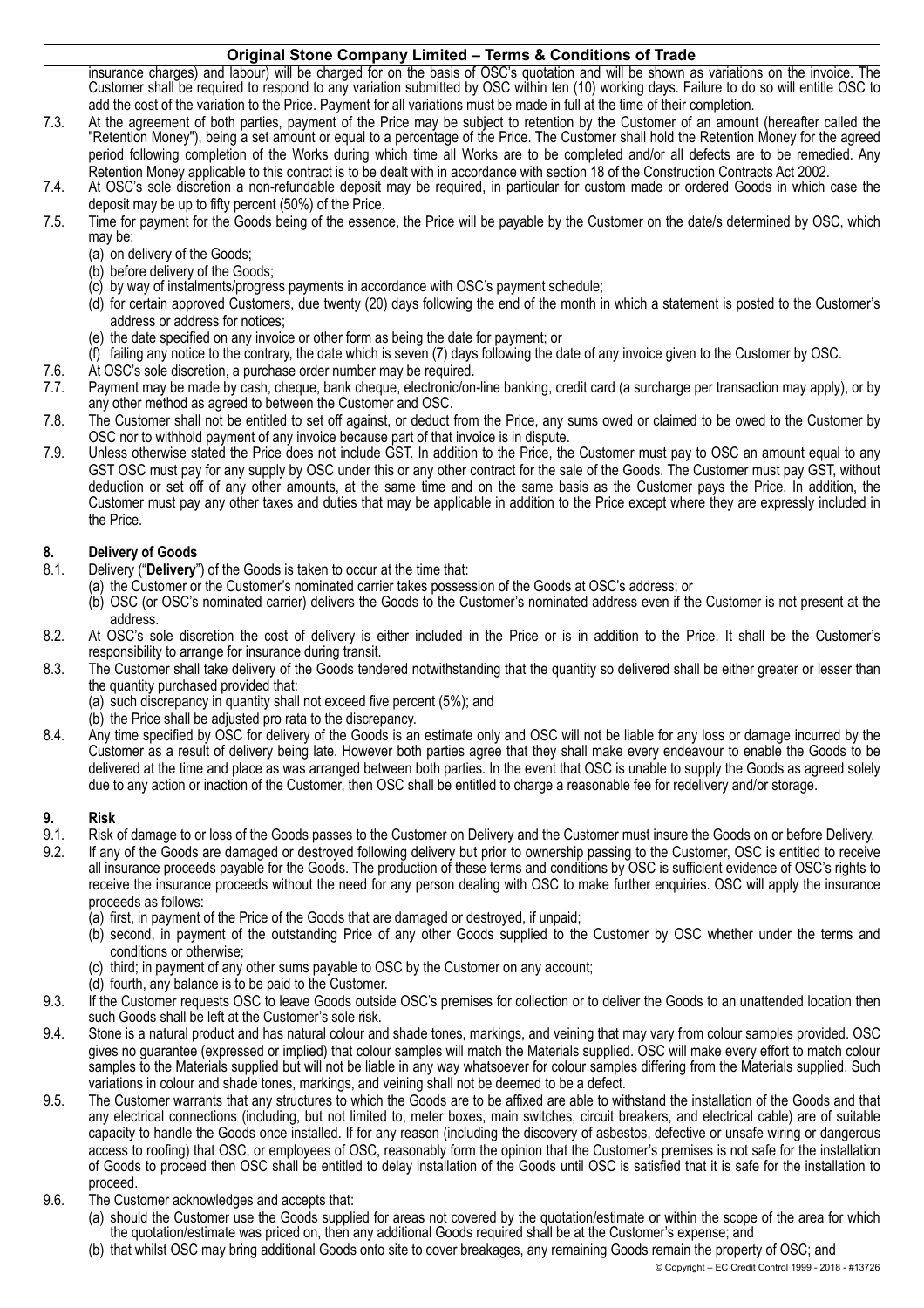(c) where the Customer fails to sufficient board and batten in place to meet OSC's specifications, then any extra Goods required to complete the Services will be invoiced as a variation as per clause [7.2](#page-1-0) 

#### **10. Customer's Responsibilities**

- 10.1. Unless otherwise specified, it is the intention of OSC and agreed by the Customer that it is the responsibility of the Customer (and at the Customer's expense) to provide and have erected scaffolding to enable the Services to be undertaken (where in OSC's opinion it is deemed necessary). It is also agreed that all scaffolding erected will comply with industry safety standards and that any person erecting the scaffolding shall be suitably qualified to ensure its safe and proper erection and where necessary shall hold a current certificate of competency and/or be fully licensed.
- 10.2. Furthermore, any costs of erection, moving or dismantling of the scaffolding shall be at the Customer's cost, as shall any extension to the time that the scaffolding is required to be in place due to circumstances that are not attributable to OSC.
- 10.3. The Customer agrees to remove any furniture, furnishings or personal goods from the vicinity of the Services and agrees that OSC shall not be liable for any damage caused to those items through the Customer's failure to comply with this clause.
- 10.4. The Customer shall supply an area suitable for washing out OSC's equipment and for depositing all unused concrete and slurry.

#### **11. Dimensions, Plans and Specifications**

- 11.1. All customary building industry tolerances shall apply to the dimensions and measurements of the Goods unless OSC and the Customer agree otherwise in writing.
- 11.2. OSC shall be entitled to rely on the accuracy of any plans, specifications and other information provided by the Customer.
- 11.3. If the giving of an estimate or quotation for the supply of Goods involves OSC estimating measurements and quantities from architectural drawings, the Customer accepts that:
	- (a) any remaining or left over Goods do not pass to the ownership of the Customer but instead remain the property of OSC who will return it to OSC's premises at no charge or compensation; and
	- (b) where a shortage in quantity required occurs and further Goods are required, these shall be supplied at the Customer's cost and are deemed to be additional Goods.
- 11.4. Where the Customer provides an estimate of the quantity of Goods required, the Customer acknowledges and accepts that:
	- (a) any remaining or left over Goods belong to the Customer with no obligation for OSC to provide a refund or accept the surplus Goods for return; and
		- (b) any further Goods required are at the Customer's expense.

#### **12. Access**

12.1. The Customer shall ensure that OSC has clear and free access to the site at all times to enable them to deliver the Goods and/or undertake the Services. OSC shall not be liable for any loss or damage to the site (including, without limitation, damage to pathways, driveways and concreted or paved or grassed areas) unless due to the negligence of OSC.

#### **13. Compliance with Laws**

- 13.1. The Customer and OSC shall comply with the provisions of all statutes, regulations and bylaws of government, local and other public authorities that may be applicable to the Services.
- 13.2. The Customer shall obtain (at the expense of the Customer) all licenses and approvals that may be required for the Services.
- 13.3. OSC has not and will not at any time assume any obligation as the Customer's agent or otherwise which may be imposed upon the Customer from time to time pursuant to the Health & Safety at Work Act 2015 (the "HSW Act") arising out of the engagement. The parties agree that for the purposes of the HSW Act, OSC shall not be the person who controls the place of work in terms of the HSW Act.

#### **14. Title**

- <span id="page-2-0"></span>14.1. OSC and the Customer agree that ownership of the Goods shall not pass until:
	- (a) the Customer has paid OSC all amounts owing to OSC; and
	- (b) the Customer has met all of its other obligations to OSC.
- 14.2. Receipt by OSC of any form of payment other than cash shall not be deemed to be payment until that form of payment has been honoured, cleared or recognised.
- 14.3. It is further agreed that until ownership of the Goods passes to the Customer in accordance with clause [14.1](#page-2-0):
	- (a) the Customer is only a bailee of the Goods and must return the Goods to OSC on request.
		- (b) the Customer holds the benefit of the Customer's insurance of the Goods on trust for OSC and must pay to OSC the proceeds of any insurance in the event of the Goods being lost, damaged or destroyed.
	- (c) the Customer must not sell, dispose, or otherwise part with possession of the Goods other than in the ordinary course of business and for market value. If the Customer sells, disposes or parts with possession of the Goods then the Customer must hold the proceeds of any such act on trust for OSC and must pay or deliver the proceeds to OSC on demand.
	- (d) the Customer should not convert or process the Goods or intermix them with other goods but if the Customer does so then the Customer holds the resulting product on trust for the benefit of OSC and must sell, dispose of or return the resulting product to OSC as it so directs.
	- (e) the Customer irrevocably authorises OSC to enter any premises where OSC believes the Goods are kept and recover possession of the Goods.
	- (f) OSC may recover possession of any Goods in transit whether or not delivery has occurred.
	- (g) the Customer shall not charge or grant an encumbrance over the Goods nor grant nor otherwise give away any interest in the Goods while they remain the property of OSC.
	- (h) OSC may commence proceedings to recover the Price of the Goods sold notwithstanding that ownership of the Goods has not passed to the Customer.

#### **15. Personal Property Securities Act 1999 ("PPSA")**

- <span id="page-2-1"></span>15.1. Upon assenting to these terms and conditions in writing the Customer acknowledges and agrees that:
	- (a) these terms and conditions constitute a security agreement for the purposes of the PPSA; and
	- (b) a security interest is taken in all Goods and/or collateral (account) being a monetary obligation of the Customer to OSC for Services that have previously been supplied and that will be supplied in the future by OSC to the Customer.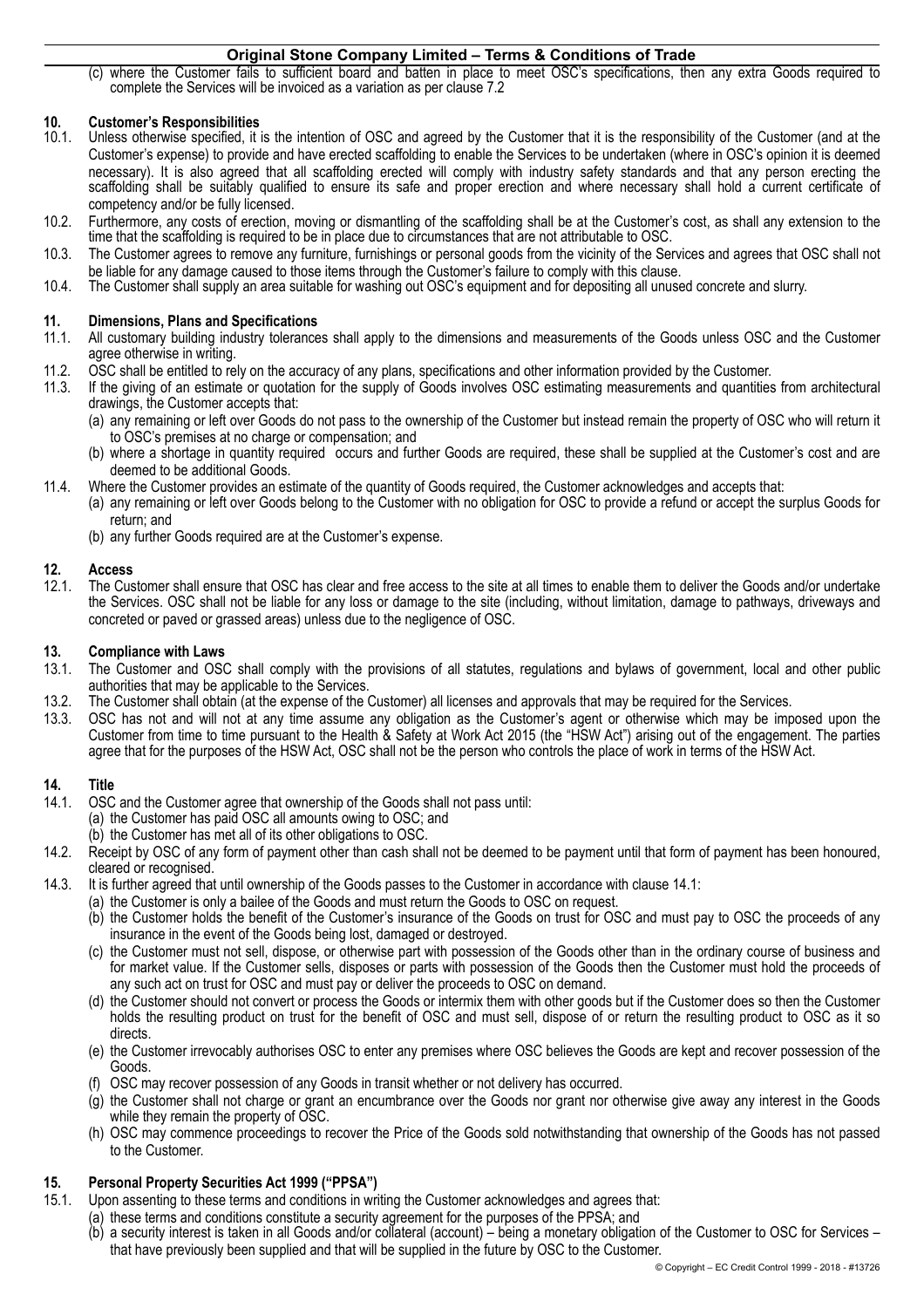15.2. The Customer undertakes to:

- (a) sign any further documents and/or provide any further information (such information to be complete, accurate and up-to-date in all respects) which OSC may reasonably require to register a financing statement or financing change statement on the Personal Property Securities Register;
- (b) indemnify, and upon demand reimburse, OSC for all expenses incurred in registering a financing statement or financing change statement on the Personal Property Securities Register or releasing any Goods charged thereby;
- (c) not register, or permit to be registered, a financing statement or a financing change statement in relation to the Goods and/or collateral (account) in favour of a third party without the prior written consent of OSC; and
- (d) immediately advise OSC of any material change in its business practices of selling the Goods which would result in a change in the nature of proceeds derived from such sales.
- 15.3. OSC and the Customer agree that nothing in sections 114(1)(a), 133 and 134 of the PPSA shall apply to these terms and conditions.
- 15.4. The Customer waives its rights as a debtor under sections 116, 120(2), 121, 125, 126, 127, 129, 131 and 132 of the PPSA.
- <span id="page-3-0"></span>15.5. Unless otherwise agreed to in writing by OSC, the Customer waives its right to receive a verification statement in accordance with section 148 of the PPSA.
- 15.6. The Customer shall unconditionally ratify any actions taken by OSC under clauses [15.1](#page-2-1) to [15.5](#page-3-0).

# <span id="page-3-1"></span>**16. Security and Charge**

- In consideration of OSC agreeing to supply the Goods, the Customer charges all of its rights, title and interest (whether joint or several) in any land, realty or other assets capable of being charged, owned by the Customer either now or in the future, to secure the performance by the Customer of its obligations under these terms and conditions (including, but not limited to, the payment of any money).
- 16.2. The Customer indemnifies OSC from and against all OSC's costs and disbursements including legal costs on a solicitor and own client basis incurred in exercising OSC's rights under this clause.
- 16.3. The Customer irrevocably appoints OSC and each director of OSC as the Customer's true and lawful attorney/s to perform all necessary acts to give effect to the provisions of this clause [16](#page-3-1) including, but not limited to, signing any document on the Customer's behalf.

# **17. Defects**

- <span id="page-3-2"></span>The Customer shall inspect the Goods on delivery and shall within seven (7) days of delivery (time being of the essence) notify OSC of any alleged defect, shortage in quantity, damage or failure to comply with the description or quote. The Customer shall afford OSC an opportunity to inspect the Goods within a reasonable time following delivery if the Customer believes the Goods are defective in any way. If the Customer shall fail to comply with these provisions the Goods shall be presumed to be free from any defect or damage. For defective Goods, which OSC has agreed in writing that the Customer is entitled to reject, OSC's liability is limited to either (at OSC's discretion) replacing the Goods or repairing the Goods.
- 17.2. Goods will not be accepted for return other than in accordance with [17.1](#page-3-2) above, and provided that:
	- (a) OSC has agreed in writing to accept the return of the Goods; and
	- (b) the Goods are returned at the Customer's cost within seven (7) days of the delivery date; and
	- (c) OSC will not be liable for Goods which have not been stored or used in a proper manner; and
	- (d) the Goods are returned in the condition in which they were delivered and with all packaging material, brochures and instruction material in as new condition as is reasonably possible in the circumstances.
- 17.3. OSC may (in its discretion) accept the return of non-defective Goods for credit but this may incur a handling fee of fifteen percent (15%) of the value of the returned Goods plus any freight.
- 17.4. Subject to clause [17.1](#page-3-2), non-stocklist items or Goods made to the Customer's specifications are not acceptable for credit or return.

#### **18. Warranty**

- <span id="page-3-4"></span>18.1. Subject to the conditions of warranty set out in clause [18.2](#page-3-3) OSC warrants that if any defect in any workmanship of OSC becomes apparent and is reported to OSC within twelve (12) months of the date of delivery (time being of the essence) then OSC will either (at OSC's sole discretion) replace or remedy the workmanship.
- <span id="page-3-3"></span>18.2. The conditions applicable to the warranty given by clause [18.1](#page-3-4) are:
	- (a) the warranty shall not cover any defect or damage which may be caused or partly caused by or arise through:
		- (i) failure on the part of the Customer to properly maintain any Goods; or
		- (ii) failure on the part of the Customer to follow any instructions or guidelines provided by OSC; or
		- (iii) any use of any Goods otherwise than for any application specified on a quote or order form; or
		- (iv) the continued use of any Goods after any defect becomes apparent or would have become apparent to a reasonably prudent operator or user; or
		- (v) fair wear and tear, any accident or act of God.
	- (b) the warranty shall cease and OSC shall thereafter in no circumstances be liable under the terms of the warranty if the workmanship is repaired, altered or overhauled without OSC's consent.
	- (c) in respect of all claims OSC shall not be liable to compensate the Customer for any delay in either replacing or remedying the workmanship or in properly assessing the Customer's claim.
- 18.3. For Goods not manufactured by OSC, the warranty shall be the current warranty provided by the manufacturer of the Goods. OSC shall not be bound by nor be responsible for any term, condition, representation or warranty other than that which is given by the manufacturer of the Goods.

#### **19. Consumer Guarantees Act 1993**

19.1. If the Customer is acquiring Goods for the purposes of a trade or business, the Customer acknowledges that the provisions of the Consumer Guarantees Act 1993 do not apply to the supply of Goods by OSC to the Customer.

# **20. Intellectual Property**

- 20.1. Where OSC has designed, drawn or developed Goods for the Customer, then the copyright in any designs and drawings and documents shall remain the property of OSC. Under no circumstances may such designs, drawings and documents be used without the express written approval of OSC.
- 20.2. The Customer warrants that all designs, specifications or instructions given to OSC will not cause OSC to infringe any patent, registered design or trademark in the execution of the Customer's order and the Customer agrees to indemnify OSC against any action taken by a third party against OSC in respect of any such infringement.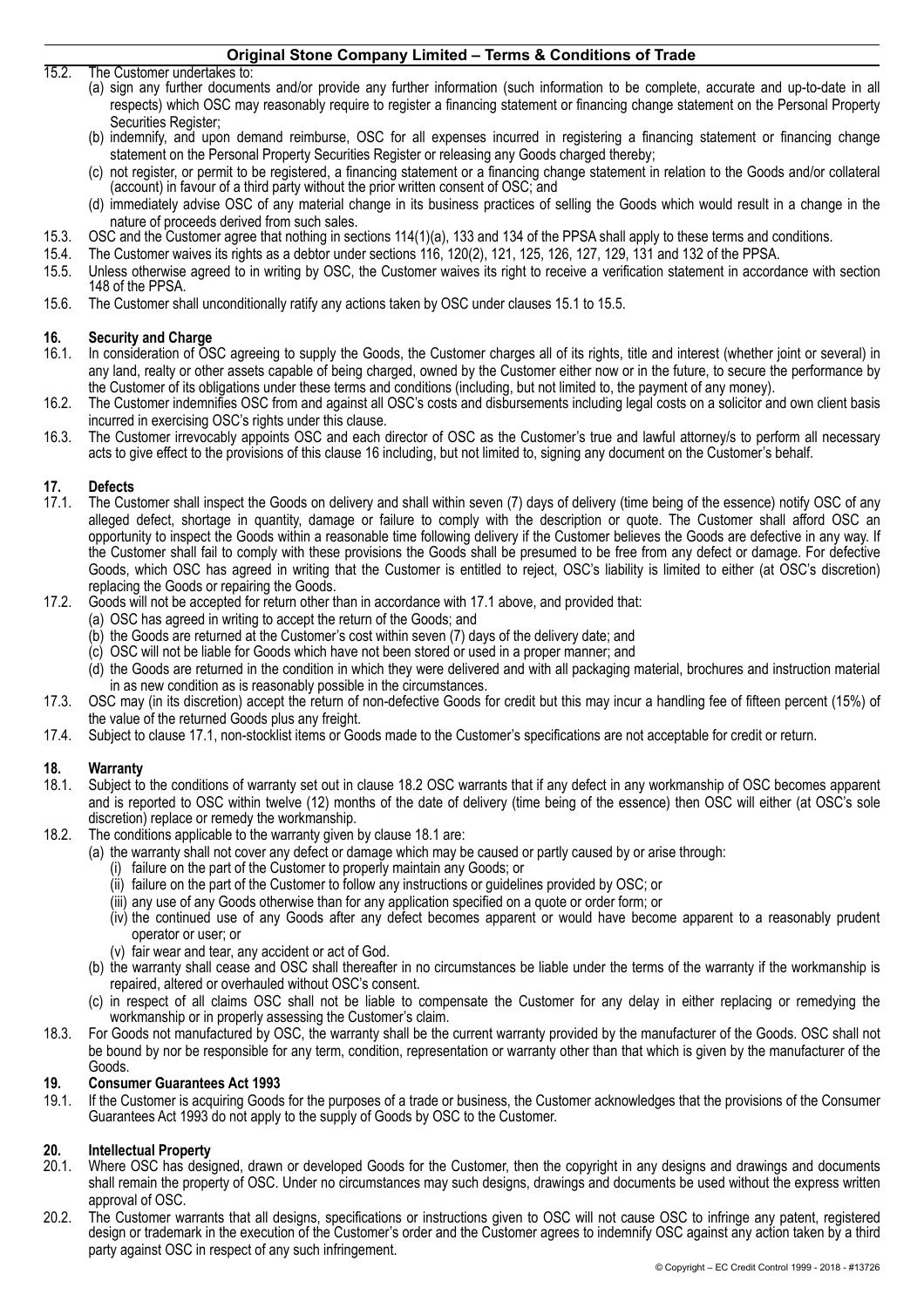20.3. The Customer agrees that OSC may (at no cost) use for the purposes of marketing or entry into any competition, any documents, designs, drawings or Goods which OSC has created for the Customer.

### <span id="page-4-0"></span>**21. Default and Consequences of Default**

- 21.1. Interest on overdue invoices shall accrue daily from the date when payment becomes due, until the date of payment, at a rate of two and a half percent (2.5%) per calendar month (and at OSC's sole discretion such interest shall compound monthly at such a rate) after as well as before any judgment.
- 21.2. If the Customer owes OSC any money the Customer shall indemnify OSC from and against all costs and disbursements incurred by OSC in recovering the debt (including but not limited to internal administration fees, legal costs on a solicitor and own client basis, OSC's collection agency costs, and bank dishonour fees).
- 21.3. Further to any other rights or remedies OSC may have under this contract, if a Customer has made payment to OSC, and the transaction is subsequently reversed, the Customer shall be liable for the amount of the reversed transaction, in addition to any further costs incurred by OSC under this clause [21](#page-4-0) where it can be proven that such reversal is found to be illegal, fraudulent or in contravention to the Customer's obligations under this contract.
- 21.4. Without prejudice to OSC's other remedies at law OSC shall be entitled to cancel all or any part of any order of the Customer which remains unfulfilled and all amounts owing to OSC shall, whether or not due for payment, become immediately payable if:
	- (a) any money payable to OSC becomes overdue, or in OSC's opinion the Customer will be unable to make a payment when it falls due;
	- (b) the Customer has exceeded any applicable credit limit provided by OSC;
	- (c) the Customer becomes insolvent, convenes a meeting with its creditors or proposes or enters into an arrangement with creditors, or makes an assignment for the benefit of its creditors; or
	- (d) a receiver, manager, liquidator (provisional or otherwise) or similar person is appointed in respect of the Customer or any asset of the Customer.

# **22. Cancellation**

- 22.1. Without prejudice to any other remedies OSC may have, if at any time the Customer is in breach of any obligation (including those relating to payment) under these terms and conditions OSC may suspend or terminate the supply of Goods to the Customer. OSC will not be liable to the Customer for any loss or damage the Customer suffers because OSC has exercised its rights under this clause.
- 22.2. OSC may cancel any contract to which these terms and conditions apply or cancel delivery of Goods at any time before the Goods are delivered by giving written notice to the Customer. On giving such notice OSC shall repay to the Customer any money paid by the Customer for the Goods. OSC shall not be liable for any loss or damage whatsoever arising from such cancellation.
- 22.3. In the event that the Customer cancels delivery of Goods the Customer shall be liable for any and all loss incurred (whether direct or indirect) by OSC as a direct result of the cancellation (including, but not limited to, any loss of profits).
- 22.4. Cancellation of orders for Goods made to the Customer's specifications, or for non-stocklist items, will definitely not be accepted once production has commenced, or an order has been placed.

#### **23. Privacy Act 1993**

- <span id="page-4-1"></span>23.1. The Customer authorises OSC or OSC's agent to:
	- (a) access, collect, retain and use any information about the Customer;
		- (i) (including any overdue fines balance information held by the Ministry of Justice) for the purpose of assessing the Customer's creditworthiness; or
		- (ii) for the purpose of marketing products and services to the Customer.
	- (b) disclose information about the Customer, whether collected by OSC from the Customer directly or obtained by OSC from any other source, to any other credit provider or any credit reporting agency for the purposes of providing or obtaining a credit reference, debt collection or notifying a default by the Customer.
- 23.2. Where the Customer is an individual the authorities under clause [23.1](#page-4-1) are authorities or consents for the purposes of the Privacy Act 1993.<br>23.3. The Customer shall have the right to reguest OSC for a copy of the inf
- 23.3. The Customer shall have the right to request OSC for a copy of the information about the Customer retained by OSC and the right to request OSC to correct any incorrect information about the Customer held by OSC.

### **24. Construction Contracts Act 2002**

- 24.1. The Customer hereby expressly acknowledges that:
	- (a) OSC has the right to suspend work within five (5) working days of written notice of its intent to do so if a payment claim is served on the Customer, and:
		- (i) the payment is not paid in full by the due date for payment and no payment schedule has been given by the Customer; or
		- (ii) a scheduled amount stated in a payment schedule issued by the Customer in relation to the payment claim is not paid in full by the due date for its payment; or
		- (iii) the Customer has not complied with an adjudicator's notice that the Customer must pay an amount to OSC by a particular date; and
		- (iv) OSC has given written notice to the Customer of its intention to suspend the carrying out of construction work under the construction contract.
	- (b) if OSC suspends work, it:
		- (i) is not in breach of contract; and
		- (ii) is not liable for any loss or damage whatsoever suffered, or alleged to be suffered, by the Customer or by any person claiming through the Customer; and
		- (iii) is entitled to an extension of time to complete the contract; and
		- (iv) keeps its rights under the contract including the right to terminate the contract; and may at any time lift the suspension, even if the amount has not been paid or an adjudicator's determination has not been complied with.
	- (c) if OSC exercises the right to suspend work, the exercise of that right does not:
		- (i) affect any rights that would otherwise have been available to OSC under the Contract and Commercial Law Act 2017; or
		- (ii) enable the Customer to exercise any rights that may otherwise have been available to the Customer under that Act as a direct consequence of OSC suspending work under this provision.

## **25. Service of Notices**

25.1. Any written notice given under this contract shall be deemed to have been given and received: